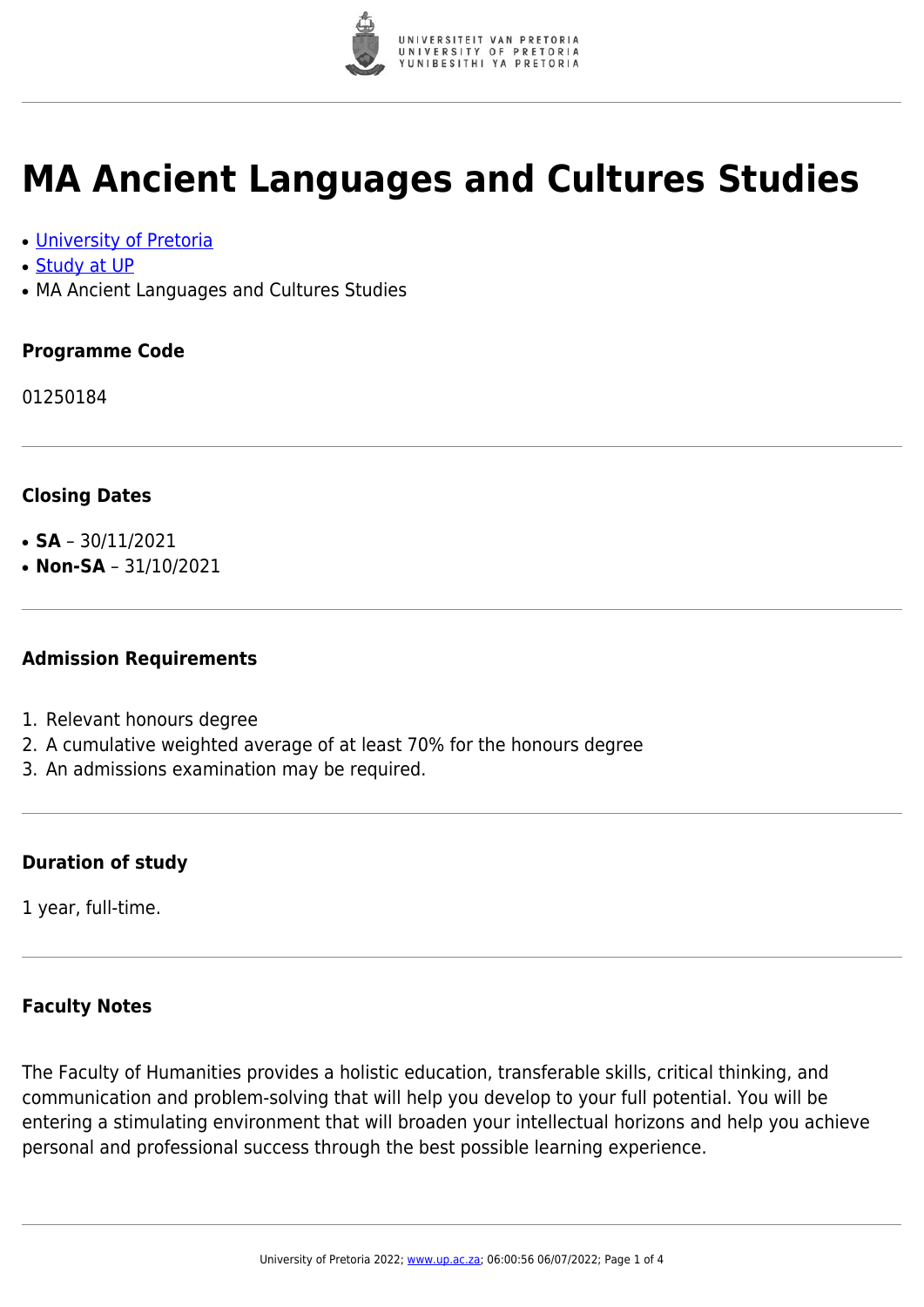

As the most diverse Faculty of the University of Pretoria, we offer an exciting and comprehensive range of programmes and discipline-based majors, including studies in languages, social sciences and visual and performing arts.

#### **Enquiries about the programme**

**Name:** Prof GTM Prinsloo **Tel:** 012 420 2683 **E-Mail:** gert.prinsloo@up.ac.za



**How to apply**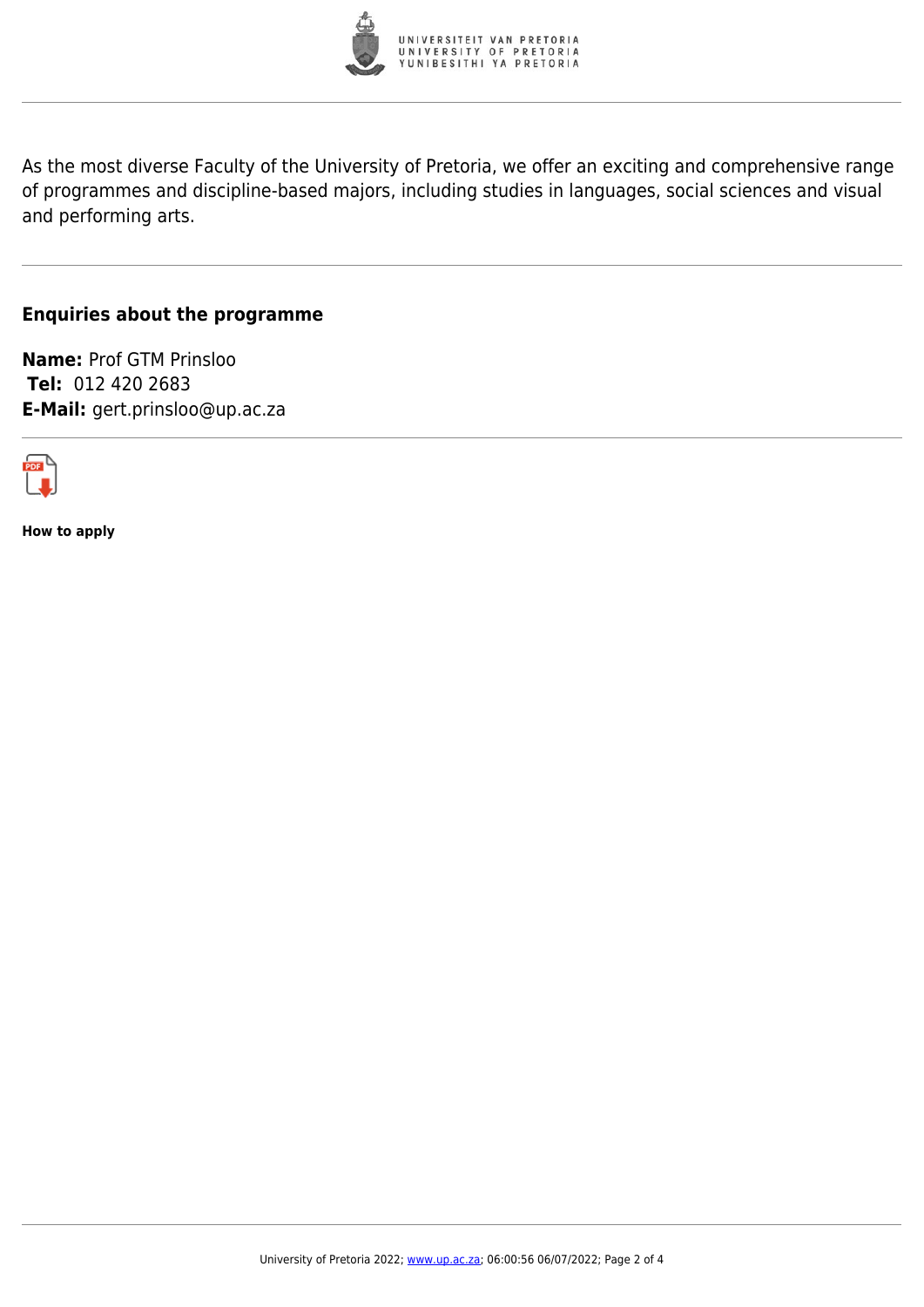



# **Online Application**